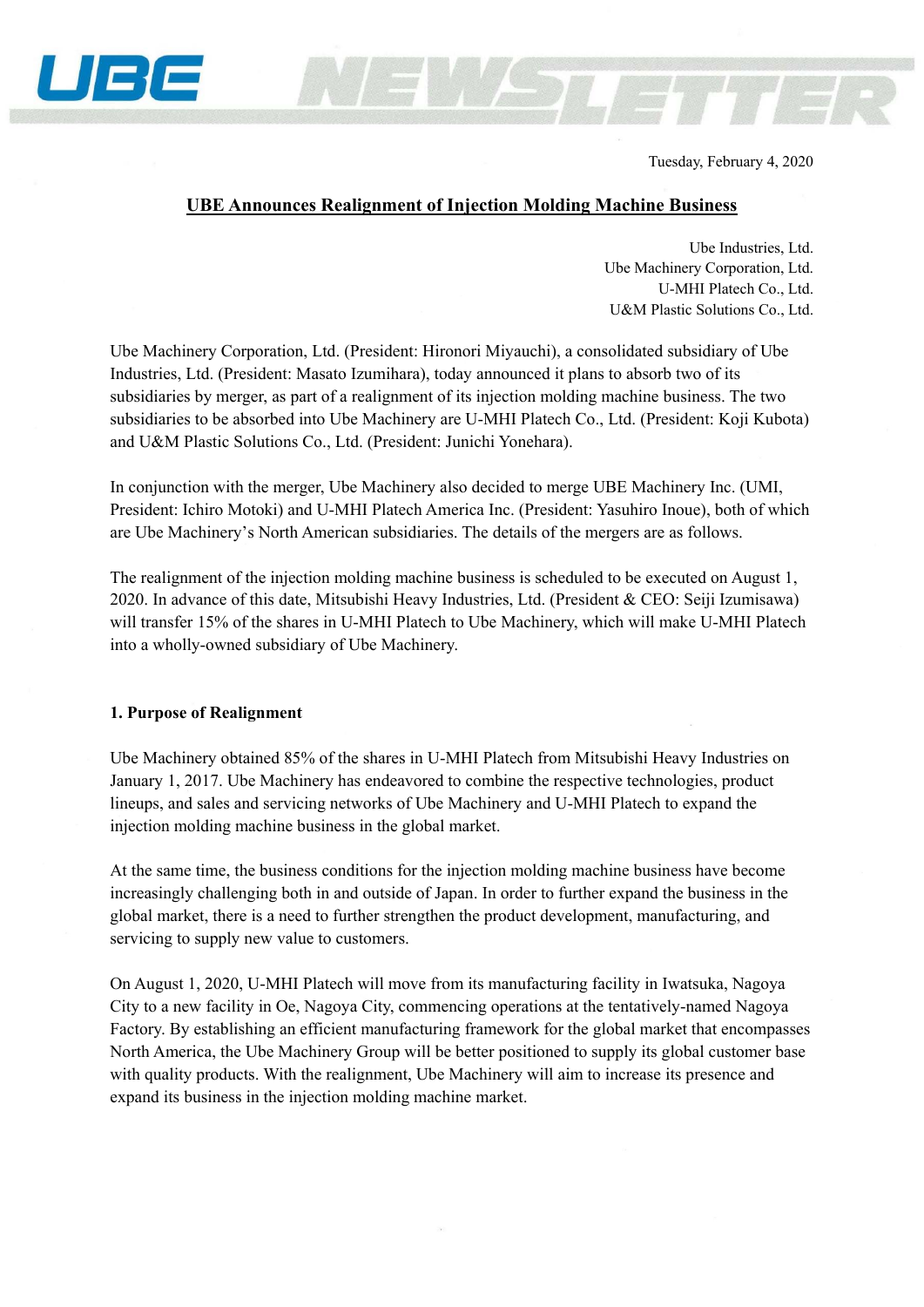## **2. Data for Realignment**

(1) Scheduled Date of Merger August 1, 2020

(2) Method of Merger

In Japan: Merger with Ube Machinery being the surviving company. U-MHI Platech and U&M Plastic Solutions will be dissolved.

In the US: Merger with UMI being the surviving company. U-MHI Platech America will be dissolved.

|                  | <b>Surviving Company</b>                                                                  |  |  |
|------------------|-------------------------------------------------------------------------------------------|--|--|
| Name             | Ube Machinery Corporation, Ltd.                                                           |  |  |
| Location         | 1980, Okinoyama, Kogushi, Ube City, Yamaguchi Prefecture                                  |  |  |
| Representative   | Hironori Miyauchi, President                                                              |  |  |
| <b>Business</b>  | Manufacturing, sales, servicing, and maintenance of die casting machines, injection       |  |  |
| Description      | molding machines, extrusion presses, vertical mills, kilns, bulk handling machines, water |  |  |
|                  | screening equipment, bridges, floodgates, steel structures and other industrial machinery |  |  |
| Capital Stock    | 6,700 million yen                                                                         |  |  |
| Established      | September 1999                                                                            |  |  |
| Shareholder      | Ube Industries, Ltd. (100%)                                                               |  |  |
| Number of        | 1,003 (As of January 1, 2020)                                                             |  |  |
| <b>Employees</b> |                                                                                           |  |  |

|  |  |  | (3) Data for Ube Machinery and Four Group Companies |
|--|--|--|-----------------------------------------------------|
|  |  |  |                                                     |

|                 | Absorbed Company                               | Absorbed Company                             |
|-----------------|------------------------------------------------|----------------------------------------------|
| Name            | U-MHI Platech Co., Ltd.                        | U&M Plastic Solutions Co., Ltd.              |
| Location        | 1 Aza Takamichi, Iwatsuka-cho, Nakamura-       | 1980, Okinoyama, Kogushi, Ube City,          |
|                 | ku, Nagoya City, Aichi Prefecture              | Yamaguchi Prefecture                         |
| Representative  | Koji Kubota, President                         | Junichi Yonehara, President                  |
| <b>Business</b> | •Design, manufacturing, sales, servicing,      | • Sales of injection molding machines and    |
| Description     | and maintenance of injection molding           | related parts, dies, devices and systems     |
|                 | machines, accessory equipment, molds,          | • Studies, technical guidance and consulting |
|                 | and parts                                      | relating to molding of plastic products      |
|                 | • Engineering, modification, repair, technical |                                              |
|                 | instruction, and consulting for injection      |                                              |
|                 | molding machines, accessory equipment,         |                                              |
|                 | molds, and parts                               |                                              |
| Capital Stock   | 450 million yen                                | 30 million yen                               |
| Established     | April 2005                                     | November 2016                                |
| Shareholders    | Ube Machinery Corporation, Ltd. (85%)          | Ube Machinery Corporation, Ltd. (100%)       |
|                 | Mitsubishi Heavy Industries, Ltd. (15%)*       |                                              |
| Number of       | 183 (As of January 1, 2020)                    | 26 (As of January 1, 2020)                   |
| Employees       |                                                |                                              |

\* Ahead of the merger, Ube Machinery will obtain 15% of the shares in U-MHI Platech from Mitsubishi Heavy Industries, making U-MHI Platech into a wholly-owned subsidiary.